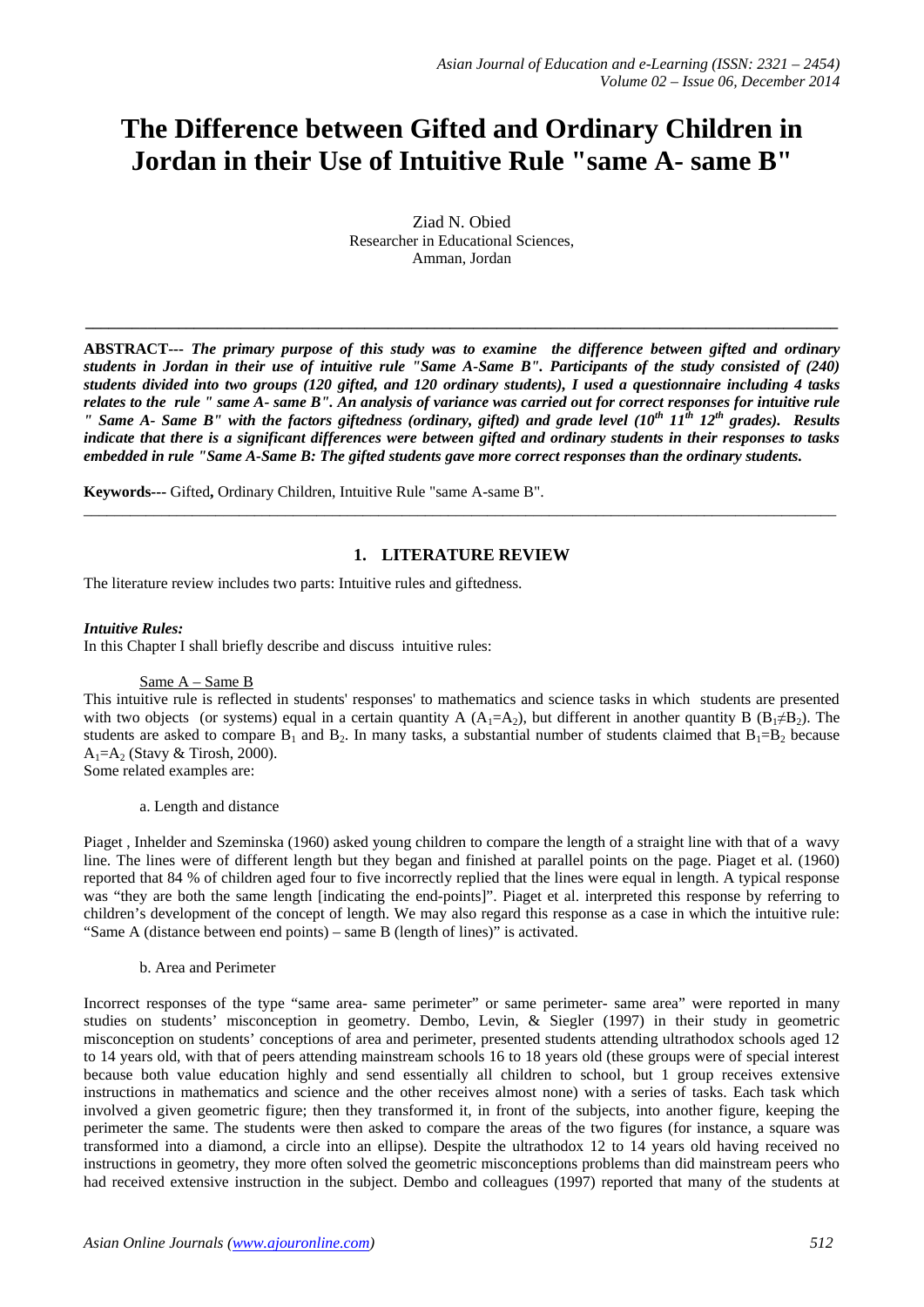these grades levels claimed that "same perimeter- same area". Clearly this response is in line with the intuitive rule "Same A-Same B".

Ronen (2001) presented children in grades K to 9 with "thread" task (the perimeter was kept, and the area was changed). Here, a notable number of children who conserved the length "conserved" the area as well. Students who conserved both the perimeter and the area mainly used identity arguments to justify their answers to the area task (e.g., "It's the same thread; therefore it's the same area"). As in the previous study, the percentages of the incorrect responses increased with age.

There are other studies that reported similar incorrect responses (e.g., Hirstein, 1981; Hoffer and Hoffer, 1992; walter, 1970). These studies interpreted students' responses as resulting from a misunderstanding of the relationship between the concepts of area and perimeter (Stavy and Tirosh, 2000).

#### c. Weight and Volume

Ronen (2001) presented children in grades K to 9 with two vials containing equal amounts of water. Both vials were corked, and a tube was inserted through the cork. One of the vials was heated and the water expanded, and, consequently, its level rose in the tube. The difference between the levels of water in the two tubes was visible. The children were asked to compare the weights and the volumes of water in the two vials before and after heating. In this case, the weight of the water was conserved (W1= W2), but the volume, after heating, was larger. Ronen (2001) reported that children below grades 4 did not conserve the weight, claiming that the he1ted water weighed more than the unheated water because "the level of water is higher". From grade 5 on, most students correctly answered this task. In respect of the volume before and after heating, most children in the lower grades correctly judged that the volume of the heated water was larger, claiming that "the level of water is higher'. Most sixth- and seventh – grades claimed that the volume of the heated water was equal to that of the unheated water. In the upper grades there was an increase in correct judgments, accompanied by reference to the particulate nature of matter. Similar results were reported on other studies made by Megged, 1975; Piaget and Inhelder, 1974 (Stavy and Tirosh, 2000).

These data show that at certain grades students "conserved" both weight and volume. These high percentages of reasoning that "same water- same weight- same volume" suggest the coercive effect of the intuitive rule "Same A- Same B" which in this case, until a certain age, overrules obvious perceptual input. Some students even explicitly said that perceptual differences may mislead and should not be relied on.

#### d. Concentration and temperature

Children aged four to fourteen were presented with two cups of water and were asked about the relative sweetness of the water after sugar was added to the cups. One cup was full of water and one teaspoon of sugar was mixed into it. The same was done with the other, same sized but half – full, cup. The children were asked whether they thought the sweetness of the sugar water in the two cups was the same or not, and if not, in which cup the water was sweeter.

This task was included in a study on the development of children's conception of concentration (sweetness) conducted by Stavy, Strauss, Orpaz and Carmi (1982). Most of the young participants (four to eight years old) argued that each cup contains one teaspoon of sugar and water and, as a consequence they must be equally sweet.

Very similar results were obtained in regard to the development of children's conceptions of temperature (Ravia, 1992; Stavy & Berkovitz, 1980; Strauss & Stavy, 1982). Children were asked (1) to compare the temperature of different amounts of water heated by the same number of candles for the same duration of time (2) to compare the temperature of different amounts of water cooled by the same number of ice cubes. Young children (four to nine years old) incorrectly claimed that " the temperature of water in the two cups is equal because both were heated by the same number of candles" and that " the temperature of water in the two cups are equal because both are cooled by the same number of ice cubes". Starting from age nine, most children correctly judged the relative temperature of the heated water and that of the cooled water.

The behaviors of the young children in these studies were often interpreted as resulting from non – differentiation between mass and concentration, or non – differentiation between heat and temperature (Erickson, 1979; Wiser & Carey, 1983). According to the intuitive rules theory such incorrect responses could be viewed as applications of the general rule "Same A (same amount of sugar/ice cubes/candles) – Same B (same sweetness/temperature)".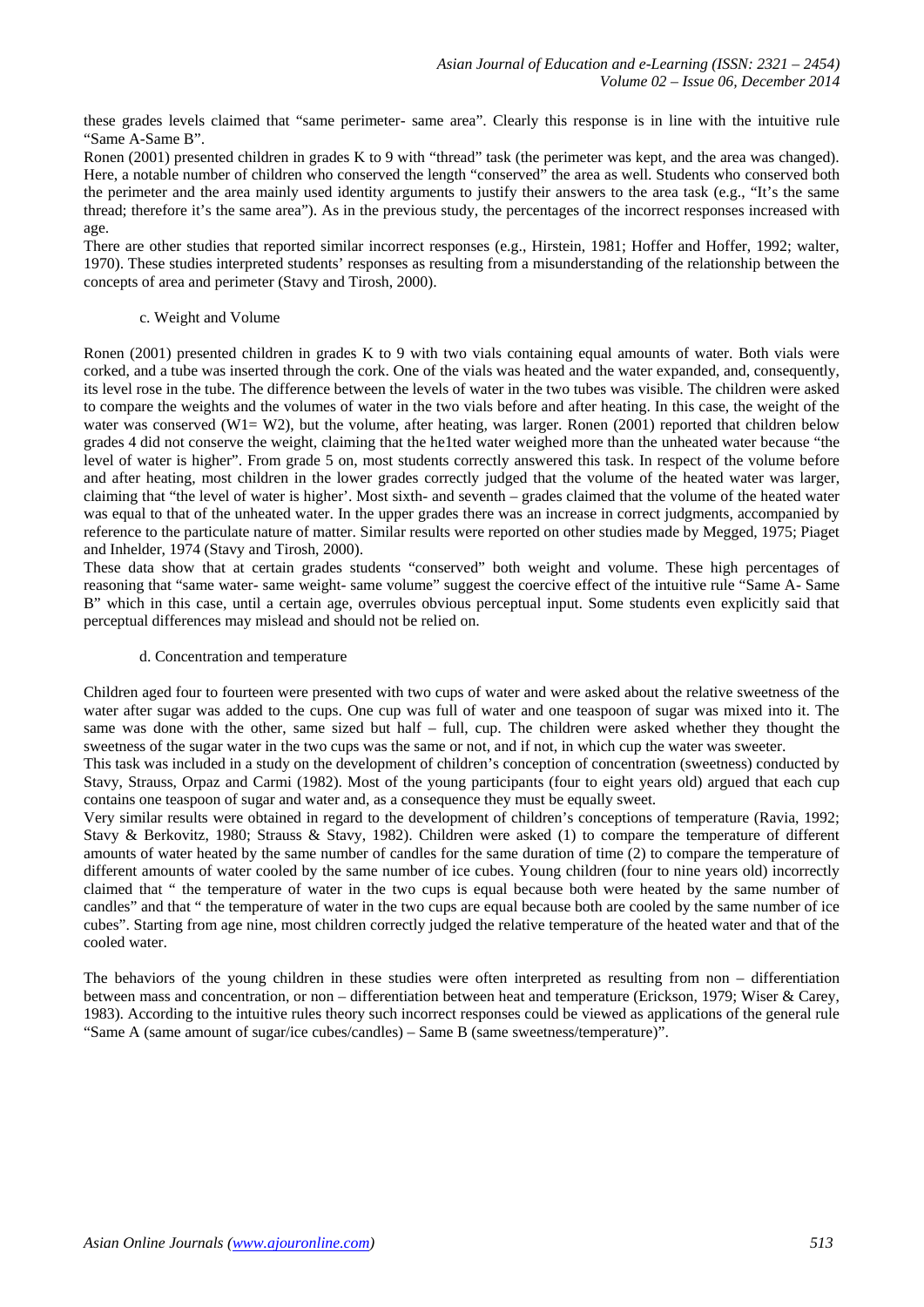

e. Resistance of bacteria



Livne (1996) studied biology major high school student's conceptions of the ratio of surface area and volume and its role in biological phenomena.

The following task, related to the resistance to dryness of bacteria, was included in a written questionnaire submitted to about 180 students in grades 10, 11 and 12.

Bacteria are usually shaped spherically (cocci), rod-like (bacilli) or like a spiral (spirillae). The above drawing represents bacteria from each of these three types. The cell volume of each of these bacteria is equal.

Is the resistance to dryness of these three types of differently shaped bacteria equal / non-equal? Explain why?

If you think there is a difference, which of these three types of bacteria is most resistant to dryness? Why?

All the participant students received formal instructions related to the ratio of surface area and volume and its role in biological phenomena. About a third of the students claimed, in accordance with the intuitive rule "Same  $A - Same B$ ". that "the cells have the same volume and therefore their resistance to dryness is the same".

# *Giftedness:*

An important investigation was started by Terman who published a five volume report on the selection of about 1000 children with an IQ of above 140 which were selected from a population of one quarter of million children in California, and follow-up study for a period of 25 years. The study continues today with investigations of the children and grandchildren of the original sample,. This was considered (and still is) the most important investigation of giftedness ever done.

Among the many findings, the following ones are of importance. Gifted students have higher ability in performing their school assignments and duties. They are more intellectually developed than their classmates. They do well in all school subjects. The percentage of gifted students who attended graduate studies is higher than the percentage of ordinary students (Davis and Rimm, 1985, pp. 3-14).

Terman, and Odeh, (1959) studies, as well as those of Gallgher (1979) showed that the physical characteristics of gifted children are better than those of their normal peers.

In the mid-1960s, an exciting gifted education movement began in the United States, one which includes federal and state legislation, special funds, new programs, and very high interest and commitment by teachers, administrators and educational researchers (Davis and Rim, 1985, p.15; Anastasi and Foley, 1959). Currently, this field is growing in importance in the education domain, as more and more programs are created to highlight this domain.

Academic coursework was telescoped for bright students. College courses were offered in high schools; foreign languages were taught in elementary schools. Public and private funds were earmarked for training in science and technology. Acceleration and ability grouping were used, and efforts were made to identify gifted and talented minority students. New mathematics and science curricula were developed, most notably the School Mathematics Study Group (SMSG), Physical Science Study Committee (PSSC), and Biological Science Curriculum Study (BSCS). Virtually all large school systems have initiated new programs. Many individual schools and even individual teachers, not waiting for formal district action, initiated special services and training for gifted children. At that time many researchers developed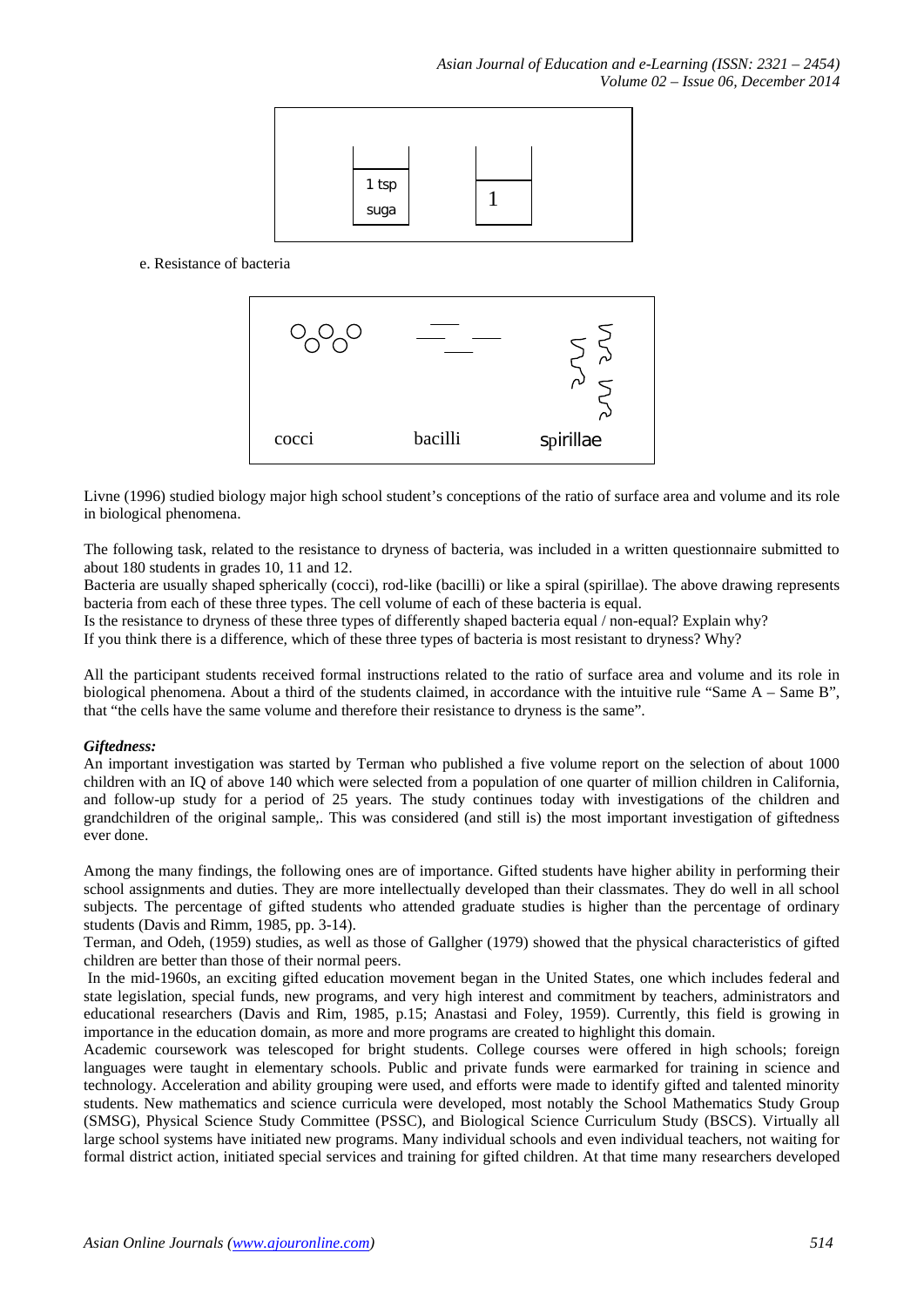diagnostic tests, ways of evaluating specific programs for gifted students, and many related articles were published (Davis and Rimm, 2004).

The field of gifted education continues to evolve toward the close of the twentieth century. Advancements in education and psychology brought empirical and scientific credibility to this field. Research on mental inheritance, subnormal children, construction of instruments to measure both the sub and super normal, and their realization that graded schools could not adequately meet the needs of all children.

Recently, the National Association for gifted children published a report in which it was claimed that the needs of gifted students are not adequately met (Colangelo, Assouline and Gross, 2004). Consequently, a call was made for additional research on giftedness and support for gifted children.

# *Definitions of gifted children:*

Spearman used the term "genius" to identify gifted children. He concentrated on mental ability, represented by the IQ (Intelligence Quotient) and considered it the only measure that applies in the definition of the gifted child as it is considered the separating point between gifted and normal children. In the 1950s and 1960s of the 20th century, other definitions for the gifted child had appeared. They emphasized the measure (standard) of mental ability (Newland, 1976, p.14; Stephens & Karnes, 2000).

This multi- talented approach, which considers a number of measures in defining the gifted child was adopted by the United States Office of Education, and enacted into law by the US Congress in the Gifted and Talented Children's' Act. The definition states that gifted children and, whenever applicable, youth who are identified at the pre-school, elementary, or secondary level as possessing demonstrated or potential abilities that give evidence of high performance capability in areas such as intellectual, creative, specific academic or leadership ability or in the performing and visual arts, and who by reason thereof require services or activities not ordinarily provided by the school.

By 1988, this definition had been adopted into legislation by 39 US States since it defined giftedness more broadly than simply in terms of IQ, while also offering many services to different kinds of gifted and talented children (Milgram, 1989).

The past three decades witnessed substantial theoretical efforts to define the construct giftedness. Borland's (1989) defines giftedness as those students in a given school or school district who are exceptional by virtue of markedly greater than average potential or ability in some area of human activity generally to be the province of the educational system and whose exceptionality demands special-education needs that are not being met adequately by the regular core curriculum (Stephens & Karnes, 2000).

Cassidy and Hossler (1992) argued that gifted students are those that perform at remarkably higher levels than others of their age, experience, or environment .These children exhibit high performance capacity in intellectual, creative, and or artistic areas and unusual leadership capacity, or excel in specific academic fields. They require services or activities not ordinary provided by the schools .Outstanding talents are present in children and youth from all cultural groups, across all economic strata and in all areas of humans endeavor (Bonner, 2000; Maker, 1996).

Clark's (1997) giftedness definition is as follows: "Giftedness is a biologically rooted concept that serves as a label for a high level of intelligence and indicates an advanced and accelerated development of functions within the brain including physical sensing, emotion, cognition, and intuition. Such advanced and accelerated function may be expressed through abilities such as those involved in cognition creativity, academic aptitude, leadership, or the visual or performing arts (Clark, 1997 p.112).

Currently, there is no one, agreed upon theoretically based definition of giftedness. The definition of giftedness is a central feature of every planned program, and a feature that must be reviewed with great care.

- As a final comment on the definition challenge, we repeat that:
- 1. There is no one agreed upon definition of "giftedness".

2. The specific, chosen definition will determine the selection of subjects, instruments and procedures.

Most current definitions of giftedness have some common elements:

- General intellectual ability
- Specific academic aptitude
- Creative or productive thinking
- Leadership ability
- Visual and performing arts
- Psychomotor ability

# **2. STATEMENT OF THE PROBLEM**

Many teaching and learning theories assume that knowledge about children's conceptions and ways of thinking could significantly improve science education. This study aims at examining the differences between gifted and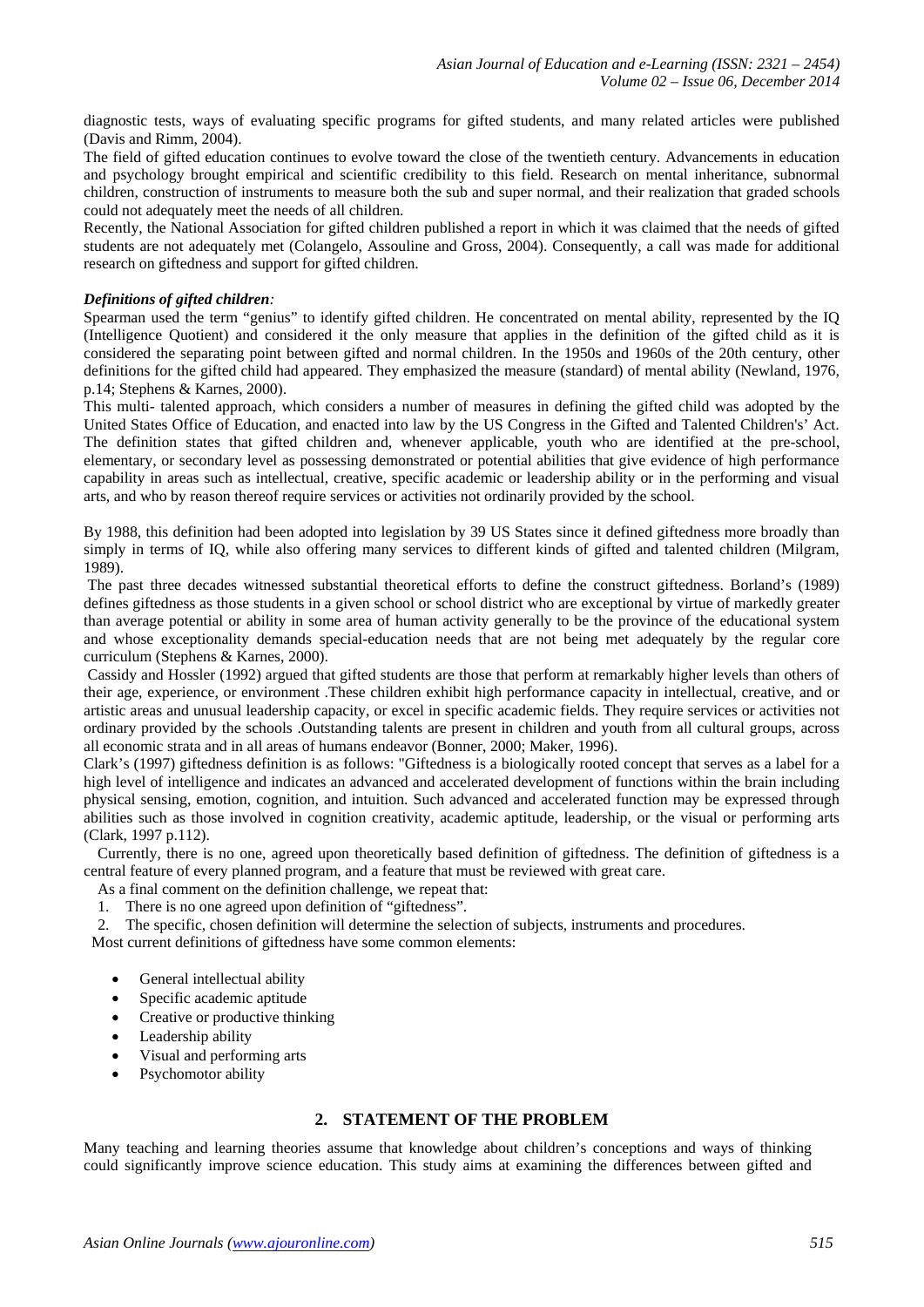ordinary students in Jordan in their use of the intuitive rule "Same A – Same B". The goals of this study are to explore the following question:

1. Are there significant differences between gifted and ordinary students in their use of the second intuitive rule "Same A – Same B"?

# **3. METHODOLOGY**

#### *Sample*

Students from two schools in the Hashemite Kingdom of Jordan participated in this study. The first school is The Jubilee School for Gifted Students and the second school is Amina Bint Wahab school for ordinary students.This sample of students consists of 240 students divided as follows: Gifted students: This group consists of 3 grades (10-12), 40 children from each grade. Ordinary students: This group consists of 3 grades (10-12), 40 children from each grade.

#### *Instrument*

A questionnaire including 4 tasks related to the intuitive rule "same A-Same B" was developed for this study.

#### *Procedure*

The following steps were taken:

To begin with, the researcher received permission from the Ministry of Education in Jordan, and from the administration of Al-jubilee school for gifted students, and Amina Bint Wahab School for ordinary students to conduct the interviews in the two schools.

The students of the two groups (gifted and ordinary) were told about the nature of the study. Before meeting with the students, the school received permission from the students' parents to participate in this study. This study was implemented during one month, in the second term of the academic year 2000 / 2001. The researcher interviewed each student. Each interview took 30 to 35 minutes. The researcher demonstrated the tasks. The students' answers were audiotaped and transcribed.

#### *Data analysis*

After transcribing the interviews, I related to two variables: the judgment, and the justification. I did it for each task.

The judgments were first labeled as correct, incorrect or no response for each task. Then, a more subtle coding was used for the incorrect judgments: Incorrect judgments in-line with the relevant intuitive rule and other, incorrect judgments.

The justifications were categorized for each task for each student according to previous categorization of these tasks (Stavy and Tirosh, 2000). New types of responses were categorized by me. Then I discussed the categorization of these responses and came to an agreement on the few responses that were categorized differently (about 5% of all the data). The frequencies of the judgments and of the related justifications for each task for each group (gifted, ordinary) for each grade level  $(10^{th}, 11^{th}, 12^{th})$  were then calculated (see Tables 2-5 in Results).

The means of correct responses and standard errors for intuitive rule "Same A-Same B" for each group and for each grade level were calculated (see Table 1 in Results). An analysis of variance was carried out for correct responses for intuitive rule "Same A-Same B" with the factors giftedness (ordinary, gifted) and grade level  $(10^{th} 11^{th} 12^{th}$  grades).

# **4. RESULTS**

General desperation of the results to the intuitive rule "Same A-Same B"

Four tasks relate to the intuitive rule "Same A – same B ". I shall describe the results related to each of the tasks as it relates to each group (gifted and ordinary) and to each grade level (10, 11, 12). The results of the study are addressed by each objective.

Comparison between gifted and ordinary students in different grades. As mentioned before, students from grades 10, 11 and 12 from the two groups (gifted and ordinary) were given various tasks related to the intuitive rule "Same A- Same B".

Table 1 provides information about the means and the standard deviation of correct responses by rule and grades of both the gifted and the ordinary students. An analysis of variance was carried out for correct responses for intuitive rule "Same A-Same B" with the factors giftedness (ordinary, gifted) and grade level  $(10<sup>th</sup> 11<sup>th</sup> 12<sup>th</sup>$  grades). The only significant differences were between gifted and ordinary students in their responses to tasks embedded in this intuitive rule.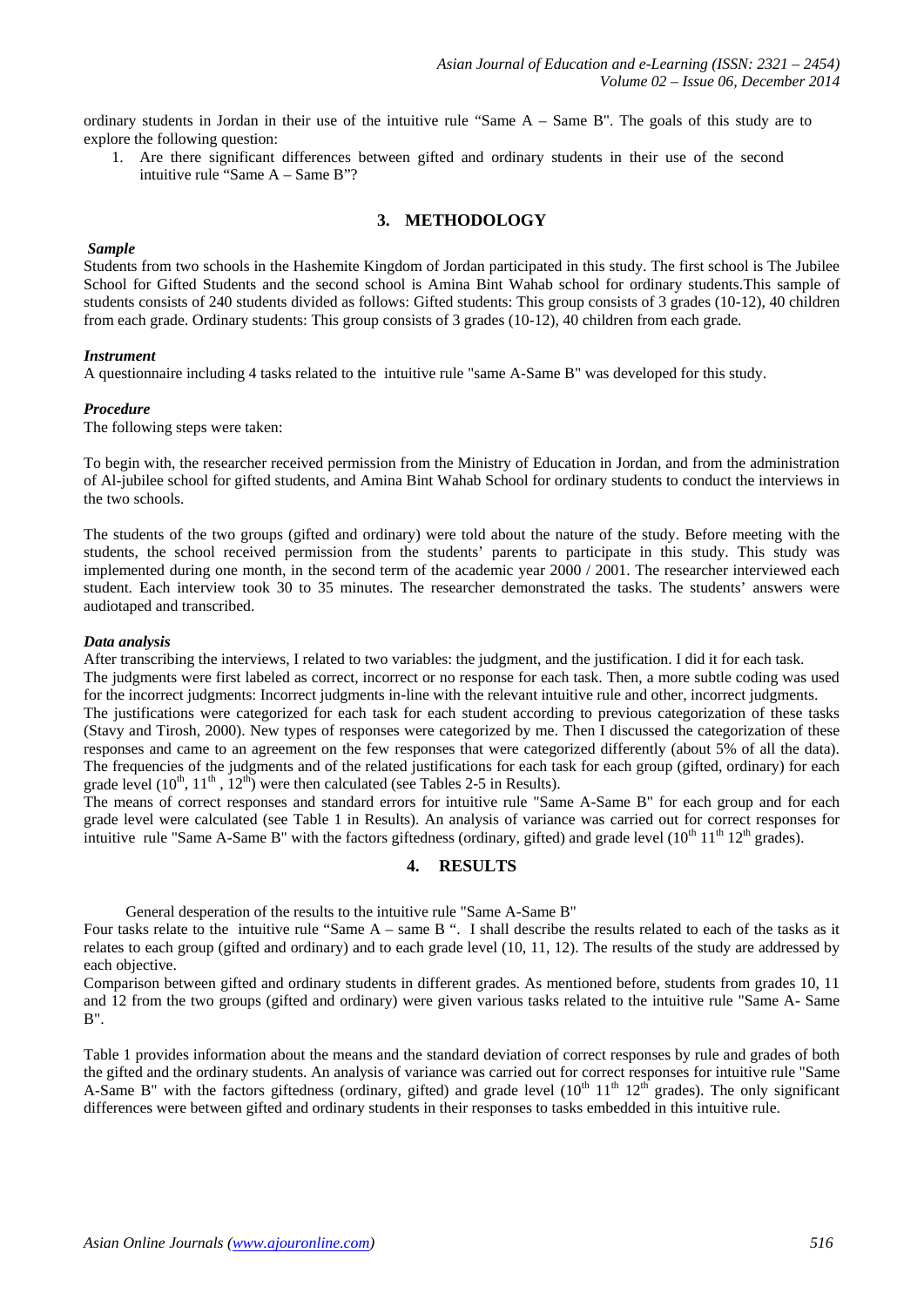| <b>Giftedness</b> |               |        | Ordinarv |       |       |         | Gifted                  |       |                          |  |
|-------------------|---------------|--------|----------|-------|-------|---------|-------------------------|-------|--------------------------|--|
|                   | Grades        | Total  | 10       |       | 12    | Total   | 10                      |       |                          |  |
| Rules.            |               |        |          |       |       |         |                         |       |                          |  |
|                   | Same A-Same B | 43     | 43       | -41   | 47    | 72<br>◡ | 69                      | 72    | $\overline{\phantom{a}}$ |  |
|                   |               | (14.5) | 12.9     | 18.9) | 12.5) | (6.9)   | $^{\prime}8.7^{\prime}$ | (8.3) | 4.1                      |  |

Table 1: Means (and standard errors) of Correct Responses to the Intuitive Rule "Same A-Same B" by Grade and Giftedness (in %).

Intuitive rule: " Same A – Same B " Results for each task

For tasks refer to the intuitive rule "Same A – Same B".

I shall describe students' judgments and justifications related to each of the tasks: the results related to each group (gifted, and ordinary group), and to each grade level (10, 11, 12).

# **4.1. Families Task**

In the families task two families are described: one family with two children, and another family with four children. The students were asked: Is the probability that the first family has one son, and one daughter larger than / equal to / smaller than that of the probability that the second family has two sons and two daughters? .

The correct answer to this task is that the probability that the first family has one son and one daughter is larger than the probability that the second family has two sons and two daughters.

In this task, high percentages, (70%) of both the gifted and the ordinary students in all grade levels provided correct answers (see Table 2). These high percentages could probably be attributed to the fact that children in Jordan have experience with large families. Indeed, students referred to this experience in their responses. The frequent justification that was given by the students in all grade levels to the correct response was: "The first family has a smaller number of children, than the second family, I know from experience".

Two types of incorrect responses were provided to this task. The first one was that the second family has more chances to have the same number of boys and girls. The percentages of the students who incorrectly claimed so were very low in all grade levels; the main justification was "the second family has larger numbers of children and thus more chances to have the same number of boys and girls.

The second incorrect response was that the two families have the same chance to have same number of boys and girls. The justifications were: "it is 1:2 for the two families", "it is 50% for each family". These responses are in line with the second intuitive rule "Same A- same B".

|                                                                               |           | Ordinary |                | <b>Gifted</b> |                |                |  |
|-------------------------------------------------------------------------------|-----------|----------|----------------|---------------|----------------|----------------|--|
| <b>Grades</b>                                                                 | 10        | 11       | 12             | 10            | 11             | 12             |  |
| (n)<br>Responses                                                              | (40)      | (40)     | (40)           | (40)          | (40)           | (40)           |  |
| <b>First Family*</b><br>1.                                                    | <u>70</u> | 77.5     | <u>70</u>      | <u>70</u>     | $\frac{75}{2}$ | 77.5           |  |
| I know from experience<br>1.                                                  | 70        | 77.5     | 70             | 70            | 75             | 77.5           |  |
| 2.<br><b>Second Family</b>                                                    | 10        | 10       | $\overline{5}$ | 15            | 10             | 22.5           |  |
| Second family have<br>1.<br>larger numbers of<br>children and more<br>chances | 10        | 10       | 5              | 15            | 10             | 22.5           |  |
| 3.<br><b>Same Chance</b>                                                      | 20        | 12.5     | 25             | <u>15</u>     | 15             | $\overline{0}$ |  |
| 1.<br>Its 50% for each family                                                 | 10        | 7.5      | 17.5           | 10            | 10             |                |  |
| Its 1:2 for the two<br>2.<br>families                                         | *         | 5        | 7.5            | 5             | 5              |                |  |

Table 2: Distribution of Responses (in %) by Group, and by Grade, to the Families Task

\* Correct answer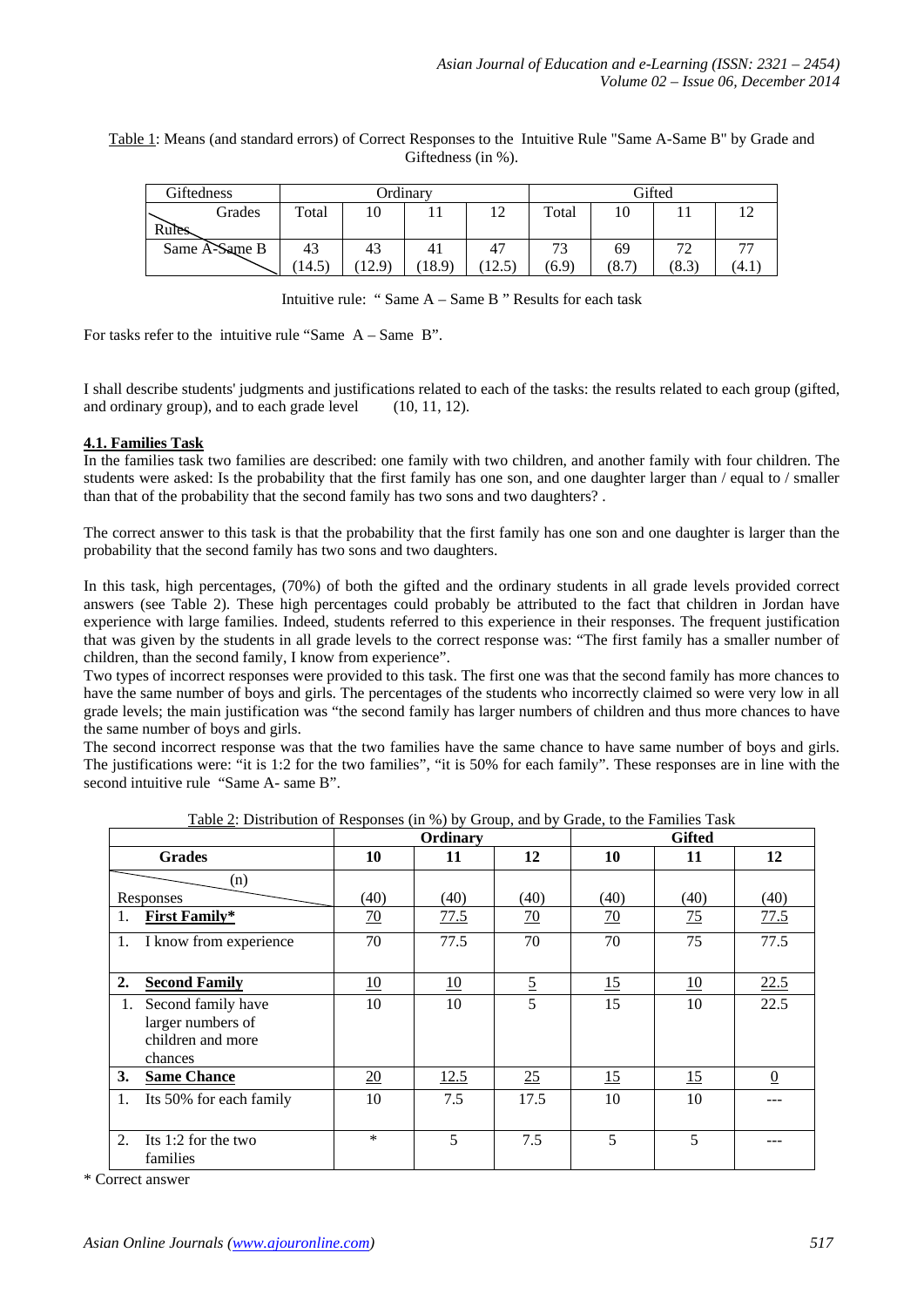# **4.2. Expansion Task**

For this task I used two vials containing equal amount of water. Both vials were corked, and a tube was inserted through the cork. One of the vials was heated, the water expanded, and consequently its level rose in the tube.

Students were asked to compare the volume of water in the two vials (1 and 2) before and after heating. The correct answer in this case was that the volume after heating was larger  $(V_1 > V_2)$ .

High percentages of the ordinary students and almost all the gifted students gave correct responses. The gifted and most of the ordinary students justified their responses by "the water has expanded" and "water goes up, so volume is larger" (see Table 3 below).

The incorrect response: "The volume in vial 1 is equal to the volume of vial 2" was offered more often by the ordinary students than by the gifted students. Two types of justifications were given by them. The first type in line with the intuitive rule "Same A- same B" were: "It's the same quantity of water" and "The quantity is equal, so the volume is equal", and "Nothing is lost from heated water".

|               |                            |           | Ordinary |      | <b>Gifted</b> |                |      |  |
|---------------|----------------------------|-----------|----------|------|---------------|----------------|------|--|
| <b>Grades</b> |                            | 10        | 11       | 12   | 10            | 11             | 12   |  |
|               |                            |           |          |      |               |                |      |  |
|               | (n)                        |           |          |      |               |                |      |  |
|               | Responses                  | (40)      | (40)     | (40) | (40)          | (40)           | (40) |  |
| 1.            | The volume of the          | <u>60</u> | 67.5     | 65   | 92.5          | 95             | 87.5 |  |
|               | unheated water is smaller* |           |          |      |               |                |      |  |
| 1.            | Because the water is       | 52.5      | 67.5     | 62.5 | 92.5          | 95             | 87.5 |  |
|               | expanded                   |           |          |      |               |                |      |  |
| 2.            | Water goes up, so          | 7.5       |          | 2.5  |               |                |      |  |
|               | volume is larger           |           |          |      |               |                |      |  |
| 2.            | The volume are equal       | 40        | 32.5     | 35   | 7.5           | $\overline{5}$ | 12.5 |  |
|               | in the two vials           |           |          |      |               |                |      |  |
| 1.            | Same quantity of water     | 35        | 25       | 32.5 | 7.5           | 5              | 5    |  |
|               |                            |           |          |      |               |                |      |  |
| 2.            | The quantity is equal so   |           | 5        |      |               |                |      |  |
|               | the volume is equal        |           |          |      |               |                |      |  |
| 3.            | Nothing is change from     | 5         | 2.5      | 2.5  |               |                | 7.5  |  |
|               | heated water, there is no  |           |          |      |               |                |      |  |
|               | lost from the water        |           |          |      |               |                |      |  |

Table 3: Distribution of Responses (in %) by Group, and by Grade, to the Expansion Task

\* Correct answer

# **4.3. Cylinders**

In this task two identical rectangular (non-square) sheets of papers (sheet 1 and sheet 2), were presented. One sheet was rotated by 90°. Then both sheets were folded and two cylinders were created, students were asked: Is the volume of cylinder 1 smaller than / equal to / larger than / the volume of cylinder 2? .

The correct answer to this task is that the volume of cylinder 2 is larger than that of cylinder 1.

Most of the gifted students in grade levels 10, 11, and 12 provided correct responses to this task. The percentages of correct responses among the ordinary students were low (did not exceed 35%). Most of the students in each group who provided correct responses claimed that "sheet 2 is wider, and bigger", "sheet 2 is fat, and take more sand" and "sheet 2 covers more surface on the table".

As expected, a substantial number of students answered in line with the intuitive rule "Same A – same B" that the volumes of the two cylinders are equal. The percentage of incorrect responses was higher in the ordinary students than in the gifted group. Two types of justifications were given by the students, "one is taller, and one is wider. That's all" and "it is the same sheets nothing will change" (See table 4).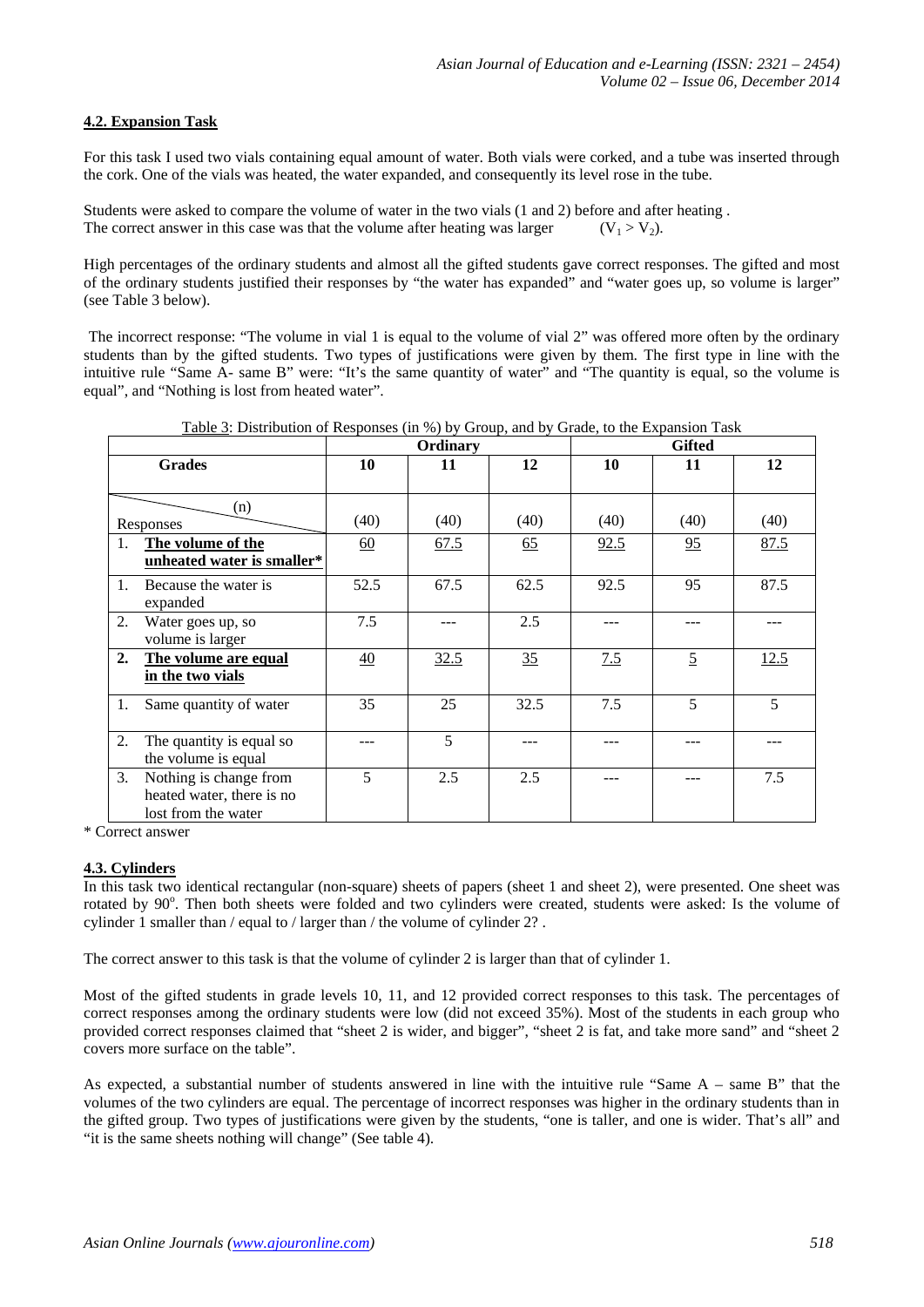|               |                            |      | Ordinary |      |      | <b>Gifted</b> |                 |  |
|---------------|----------------------------|------|----------|------|------|---------------|-----------------|--|
| <b>Grades</b> |                            | 10   | 11       | 12   | 10   | 11            | 12              |  |
|               |                            |      |          |      |      |               |                 |  |
|               | (n)                        |      |          |      |      |               |                 |  |
| Responses     |                            | (40) | (40)     | (40) | (40) | (40)          | (40)            |  |
| 1.            | Volume of cylinder 1       | 25   | 12.5     | 35   | 52.5 | 60            | $\overline{25}$ |  |
|               | is smaller than cylinder   |      |          |      |      |               |                 |  |
| $2*$          |                            |      |          |      |      |               |                 |  |
| 1.            | Sheet 2 is wider           | 22.5 | 12.5     | 27.5 | 37.5 | 7.5           | 45              |  |
| and bigger    |                            |      |          |      |      |               |                 |  |
| 2.            | Sheet 2 is fat, and        | 2.5  |          |      | 15   | 32.5          | 15              |  |
|               | takes more sand            |      |          |      |      |               |                 |  |
| 3.            | Sheet 2 cover more         |      |          |      | ---  | 20            | 15              |  |
|               | surface on the table       |      |          |      |      |               |                 |  |
|               |                            |      |          |      |      |               |                 |  |
| 2.            | <b>Cylinder 1 is equal</b> | 75   | 87.5     | 65   | 47.5 | 40            | 25              |  |
|               | to cylinder 2              |      |          |      |      |               |                 |  |
| 1.            | One is taller and          | 7.5  | 12.5     | 12.5 | 15   | 15            | 10              |  |
|               | one is wider that's        |      |          |      |      |               |                 |  |
| all           |                            |      |          |      |      |               |                 |  |
| 2.            | It is the same             | 67.5 | 75       | 52.5 | 32.5 | 25            | 15              |  |
|               | sheets nothing will        |      |          |      |      |               |                 |  |
| change        |                            |      |          |      |      |               |                 |  |

Table 4: Distribution of Responses (in %) by Group, and by Grade, to the Cylinders Task (Volume)

\* Correct answer

### **4.4. Percentages and perimeters**

Students were presented with the following task:

Consider a square.

The width is increased by 20%, and the length is reduced by 20%.

Is the area of rectangle smaller than / equal to / larger than / the area of the square.?

The correct answer to this task is that the area of the rectangle is smaller than that of the square.

As can be seen from table 5, most of the gifted students correctly answered this task while most of the ordinary students provided incorrect responses to this task. Both groups of students gave two types of justifications to the correct responses: "The area of the square is larger", and "Square have equal sides but rectangle has unequal sides.

Two types of incorrect responses were provided to this task. The first one was that the area of both shapes is equal and the was that the area of the rectangle was larger.

For the first type, the area of the rectangle is equal to the area of the square, the students' justifications were that "it's the same percentage: 20% - it doesn't change" and that "by placing 20% of the rectangle in the square, the two signs become equal". These responses are in line with the second intuitive rule "Same A – Same B". For the second type, the area of the rectangle is larger than that of the square, the students offered two justifications: "rectangle has longer sides than the square and it is bigger ", or they stated that "it has a larger area".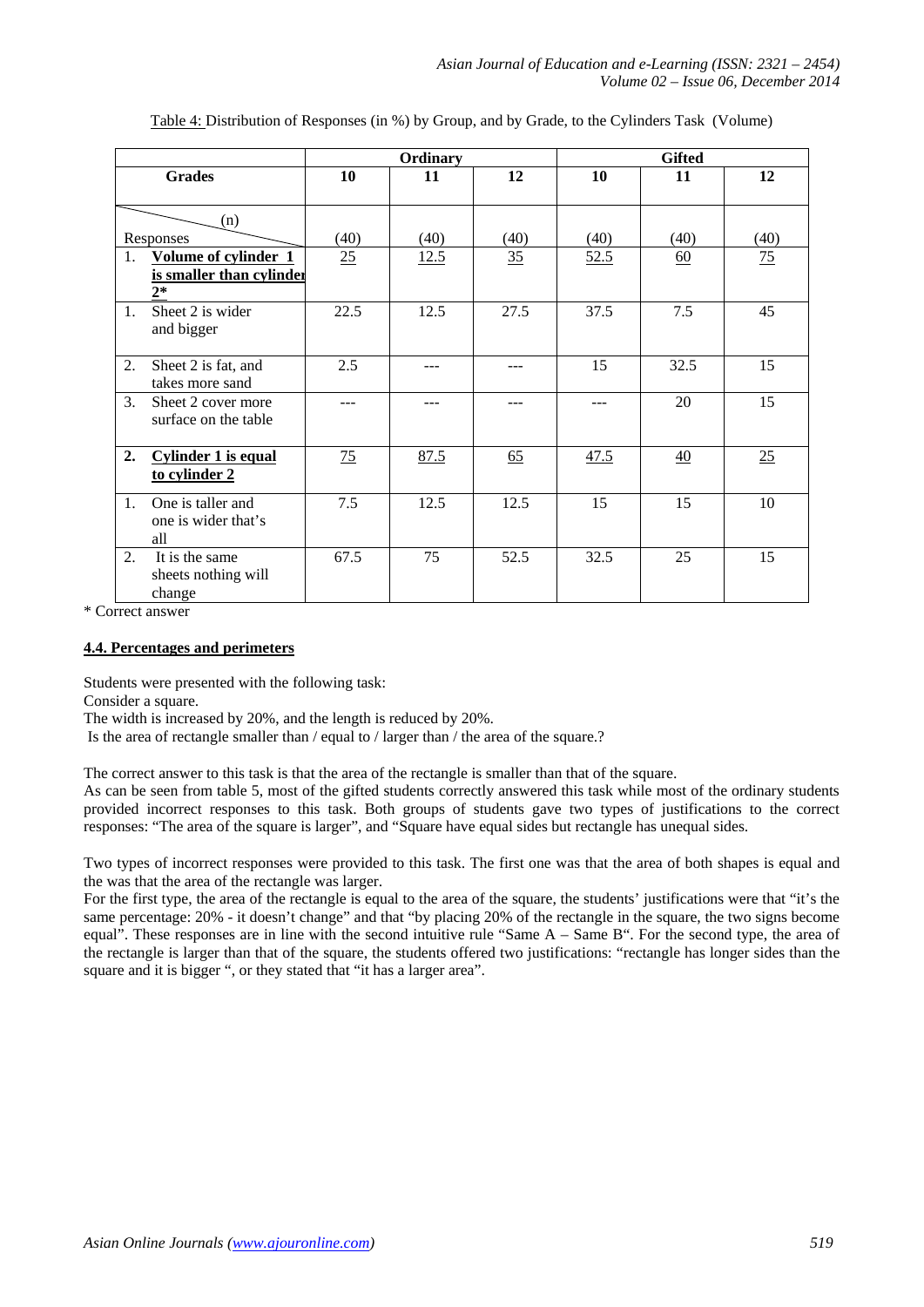|               |                                                                                    |                | <b>Ordinary</b> |      | <b>Gifted</b> |      |      |  |
|---------------|------------------------------------------------------------------------------------|----------------|-----------------|------|---------------|------|------|--|
| <b>Grades</b> |                                                                                    | 10             | 11              | 12   | 10            | 11   | 12   |  |
|               | (n)<br>Responses                                                                   | (40)           | (40)            | (40) | (40)          | (40) | (40) |  |
| 1.            | The area of the rectangle is<br>smaller than square*                               | 17.5           | 5               | 17.5 | 60            | 60   | 67.5 |  |
| 1.            | Square has equal sides<br>but rectangle has unequal<br>sides                       | 12.5           | 5               | 10   | 35            | 25   | 15   |  |
| 2.            | The area of the square is<br>larger                                                | $\overline{5}$ |                 | 7.5  | 25            | 35   | 52.5 |  |
| 2.            | The areas are equal                                                                | 60             | 77.5            | 60   | 37.5          | 20   | 20   |  |
| 1.            | It's the same percentage:<br>20% - it doesn't change                               | 30             | 57.5            | 12.5 | 2.5           | 20   | 12.5 |  |
| 2.            | By placing 20% of the<br>rectangle in the square,<br>the two signs become<br>equal | 30             | 20              | 47.5 | 35.5          | ---  | 7.5  |  |
| 3.            | The area of the<br>rectangle is larger than<br>that of the square                  | 22.5           | 17.5            | 22.5 | 2.5           | 20   | 12.5 |  |
| 1.            | Rectangle has longer<br>sides than square and it is<br>bigger                      | 10             | 12.5            | 20   | 2.5           | 12.5 | 12.5 |  |
| 2.            | It has a larger area                                                               | 12.5           | $\overline{5}$  | 2.5  |               | 7.5  |      |  |

Table 5: Distribution of Responses (in %) by Group, and by Grade, to the Percentages and Perimeters Task

\* Correct answer

# **Rule 2: Summary of results**

Most students in both groups gave correct responses to the first two tasks (families and expansion tasks). Still the percentage of the gifted students who answered the expansion tasks correctly is higher than that of the ordinary one. The other two tasks (cylinders and percentages) were answered correctly by most gifted students and incorrectly by most ordinary students. The differences between the performance of the gifted and ordinary students in the last three tasks could be attributed to the differences in students' ability to overcome the tendency to inappropriately use the conservation scheme when solving this problems. Moreover the last two tasks demand calculation which is often not performed due to the coercive nature of the intuitive rule "Same A –same B".

# **5. DISCUSSION**

This study is embedded within the intuitive rule "Same A-Same B". This is the first study, within this framework that attempts to identify the differences between gifted and ordinary students in their use of the intuitive rule "Same A-Same B". The study was carried out in Jordan.

The results of this study showed that in the intuitive rule, "Same  $A - Same B$ " the differences between the performances of gifted and ordinary students are not significant. This finding is consistent with previous findings of Stavy and Tirosh (2000). They reported that the rule "Same A – Same B" appear to be applied in a nonuniform way. That is, in some tasks only young children responded in accordance with it while in others older students and adults reacted according to the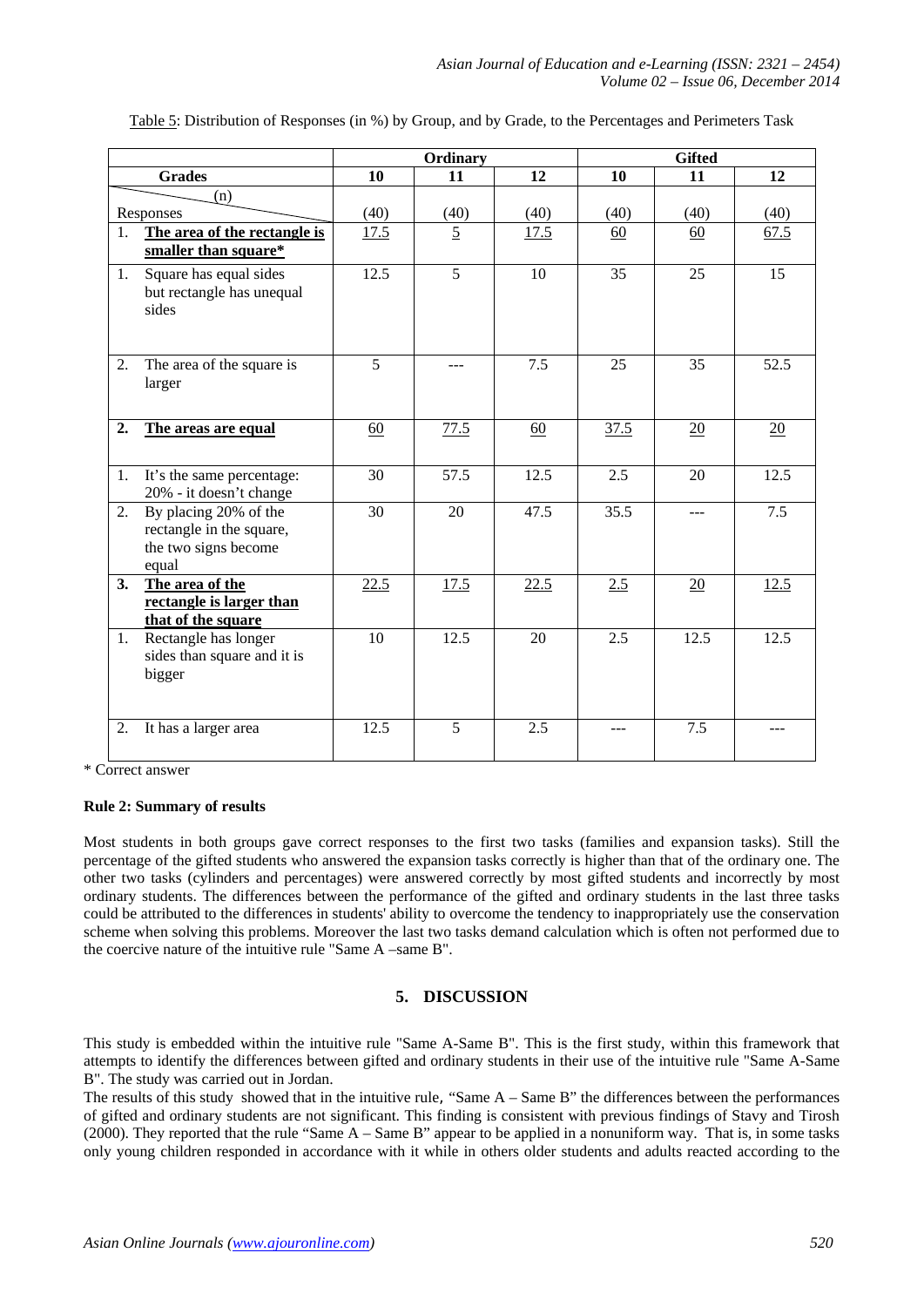rule. I see this tendency in my findings: it is clear that even gifted students provided incorrect responses to some tasks (cylinders task and percentages and perimeter tasks).

However, in general, the gifted students were less affected by the intuitive rules than ordinary students and their performance was better. This group was selected according to their school achievements, behavioral characteristics (motivation, independence, flexibility, persistence, communication, leadership, responsibility, self confidence, adjustment, and self control) a scholastic aptitude test (verbal, mathematical, logical reasoning) and a personal interview. It seems that one of these criteria or a combination of all or some of them also select for the ability to overcome the intuitive rules. Selection for school achievements may be related to the gifted students' advantage in the tasks which are related to school achievements. Selection according to scholastic aptitude may be related to gifted students' advantage in the tasks that require logical reasoning and selection for behavioral characteristics such as self control may be related to gifted students advantage in all tasks.

Three grade levels participated in this study,  $10^{th}$ ,  $11^{th}$ , and  $12^{th}$ . My analysis reveals that the effect of the grade level on students' responses to the intuitive rule "Same A- Same B" tasks was not significant. Hence, it seems that the students kept applying this intuitive rule at more or less the same extent during their years of studies in high school. This suggests that a special intervention is needed to increase students' awareness of the impact of the intuitive rule "Same A-Same B" on their thinking.

# **6. REFERENCES**

- 1. Anastasi, A., & Foley, J. P. (1959). Differential psychology. N.Y.: MacMillan.
- 2. Bonner, A. F. (2000). African American giftedness: Our nation's deferred dream. Journal of Black Studies, 30 (5), 643-663.
- 3. Cassidy, J., & Hossler, A. (1992). State and federal definitions of the gifted: An update. Gifted Child Quarterly, 15(2), 46-53.
- 4. Clark, B. (1997). Growing up gifted,  $(5^{th}$  ed). Columbus, Ohio.
- 5. Colangelo, N., Assouline, S. G., & Gross, M.U.M. (2004). A nation deceived: How schools hold back America's brightest students. Iowa City, IA: The Connie Belin & Jacqueline N. Blank International Center for Gifted Education and Talent Development.
- 6. Davis, A. G., & Rimm, S. B. (1985). Education of the gifted and talented. Englewood cliffs. NJ: Prentice Hall.
- 7. Davis, A. G., & Rimm, S. B. (2004). Education of the gifted and talented. Englewood cliffs. NJ: Prentice Hall.
- 8. Dembo, Y., Levin, I., & Siegler, R. S. (1997). A comparison of the geometric reasoning of students attending ultra orthodox and mainstream schools. Developmental Psychology, 33, 92 – 103.
- 9. Erickson, G. (1979). Children's conceptions of heat and temperature. Science Education, 63, 221-230.
- 10. Gallagher, J. J. (1979). Issues in education for gifted. In A.H. Passow (Eds.), The gifted and the talented: Their education and development (pp. 5-50). Chicago. IL: University of Chicago Press.
- 11. Livne, T. (1996). Examination of high school students' difficulties in understanding the change in surface area, volume and surface area, volume ratio with the change in size and/or shape of a body. Unpublished master's thesis, Tel-Aviv University, Tel-Aviv, Israel, (in Hebrew).
- 12. Maker, J. (1996). Identification of gifted minority students: A national problem, needed changes and a promising solution. Gifted Child Quarterly, 40, 1, 41-48.
- 13. Milgram, R. M. (1989). Teaching gifted and talented learners in regular classrooms. Springfield, IL: Charles Thomas.
- 14. Newland, T. E. (1976). The gifted in socio-educational perspective. Englewood cliffs, NJ : Prentice-Hall
- 15. Piaget, J., & Inhelder, B. (1975). The origin of the idea of chance in children. New York: Norton. Inc.
- 16. Piaget, J., Inhelder, B., & Szeminska, A. (1960). The child's conception of geometry. London: Rout ledge & Kegan Paul.
- 17. Ravia, N. (1992). Inconsistencies in the perception of the concepts heat and temperature  $(9<sup>th</sup> \text{ grade})$ . Unpublished master's thesis. Tel Aviv University, Tel-aviv, Israel. (In Hebrew)
- 18. Ronen, E. (2001). The intuitive rule "Same A- Same B": The case of overgeneralization of the conservation schema. Doctoral dissertation, Tel Aviv University, Tel Aviv, Israel.
- 19. Stavy, R., & Berkovitz, B. (1980). Cognitive conflict as a basic for teaching quantitative aspects of the concept of temperature. Science Education, 64, 679-692.